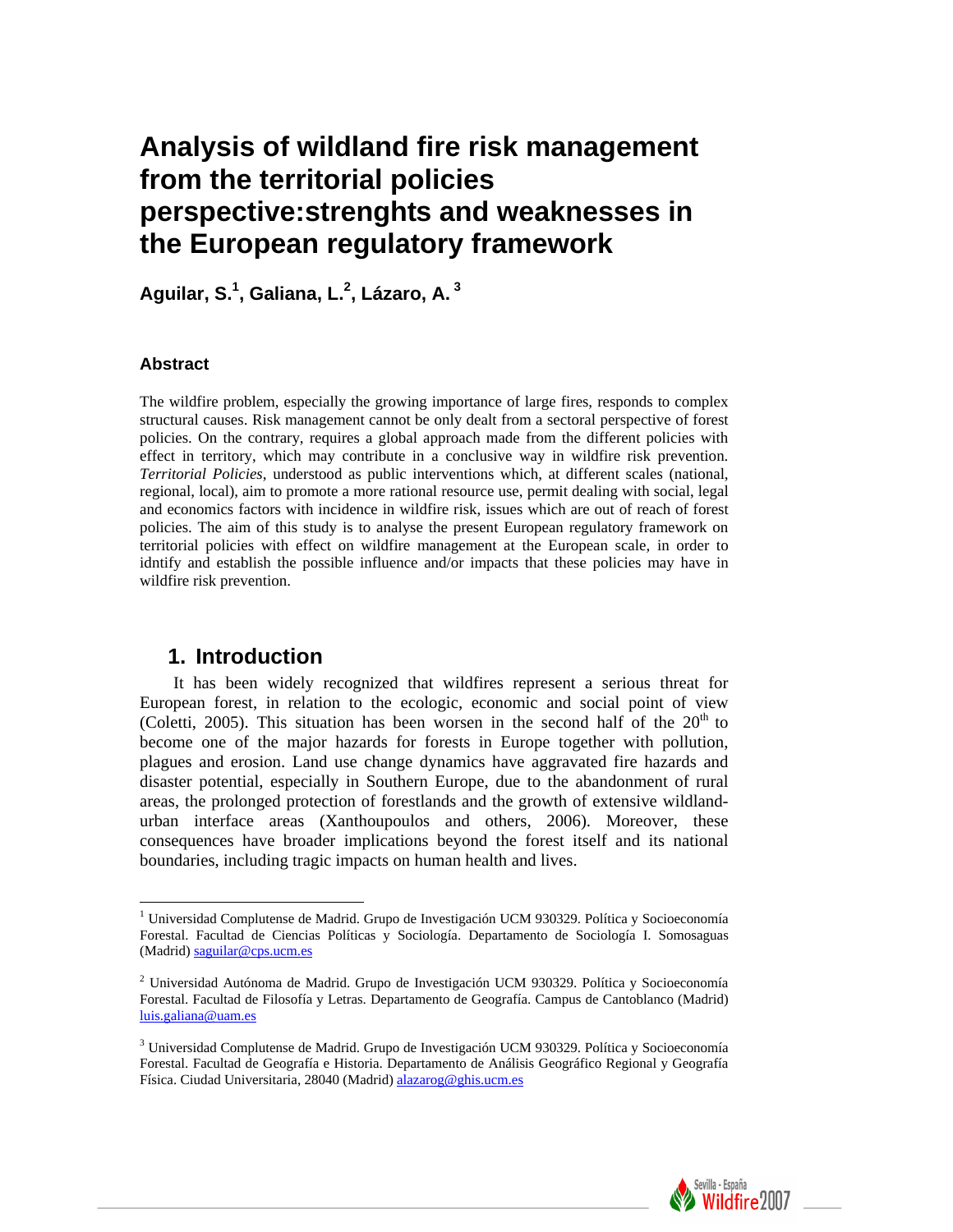The concern that wildland fires have aroused in Europe over the last decades, have entailed the need to analyse the way this hazard is being managed, a competence that in the European Union (EU) context remains national and is developed, fundamentally, within Member States forest policy. In practice, we find that national governments usually develop their wildland fire policies as an ad-hoc reaction to specific a situation which already have been created, and not as a preventive approach before the emergency is generated (FAO, 1999). Thus, structural factors basic in wildland fire initiation and propagation, which may not necessarily be within the forest sector, are left behind.

Taking into account a cross-sectoral approach of policies with incidence in the territory as a whole, would provide the opportunity to address the long term social, legal and economic factors with incidence in the way land is managed, which are out of the scope of forest policies. This type of policies are *territorial policies*, understood as development policies undertaken by public authorities - the central state as well as regional and local governments - with the aim of promoting a more efficient use of resources within specific geographical areas (OECD, 2003). Moreover, this approach is crucial in the European context since no EU Treaty provides for a comprehensive common forest policy to all EU countries but recognizes the need to support the Member States in forest related issues through other EU policies.

The aim of the study is to identify and analyse policy measures external to the forest sector with potential influence in wildland fire prevention and propagation in the European framework. In order to do that, an assessment of the main regulatory instruments is developed, out of a selection of European policies with greater incidence in wildland fire management: *spatial planning*, *agricultural and rural development policies*, *energy policy* and *environmental policy*. For all of them, the analysis will be focused in the consideration of wildland fires within the policy as well as in an assessment on the main strengths and weaknesses they have for Integrated Wildland Fire Management (wildland fires, prescribed burning and suppression fire)<sup>[4](#page-1-0)</sup>.

## **2. Spatial planning policies in wildland fire risk management**

### *2.1. Spatial planning policy and forest policy issues: an unalignement situation*

Spatial planning, as a public policy focused in influencing the distribution of people and activities in spaces, includes all level of land use planning (urban planning, regional planning, national spatial plans and the European Union international level). Although Europe does not have a common spatial planning policy on its own, in recent years European orientations for spatial planning have been developed. This has provided a framework to be assumed by states and regions



<span id="page-1-0"></span><sup>&</sup>lt;sup>4</sup> This research is being developed in the context of the FIRE PARADOX Project "An innovative Approach of the Integrated Wildland Fire Management Regulating the Wildland fire Problem by the Wise Use of fire: solving the Fire Paradox"  $(2006-2010)^4$ , an IP funded by the European Commission within the Sixth Framework Programme, whose overall objective is the establishment of scientific and technological bases for new legislation and policies in Europe and in Mediterranean North Africa region.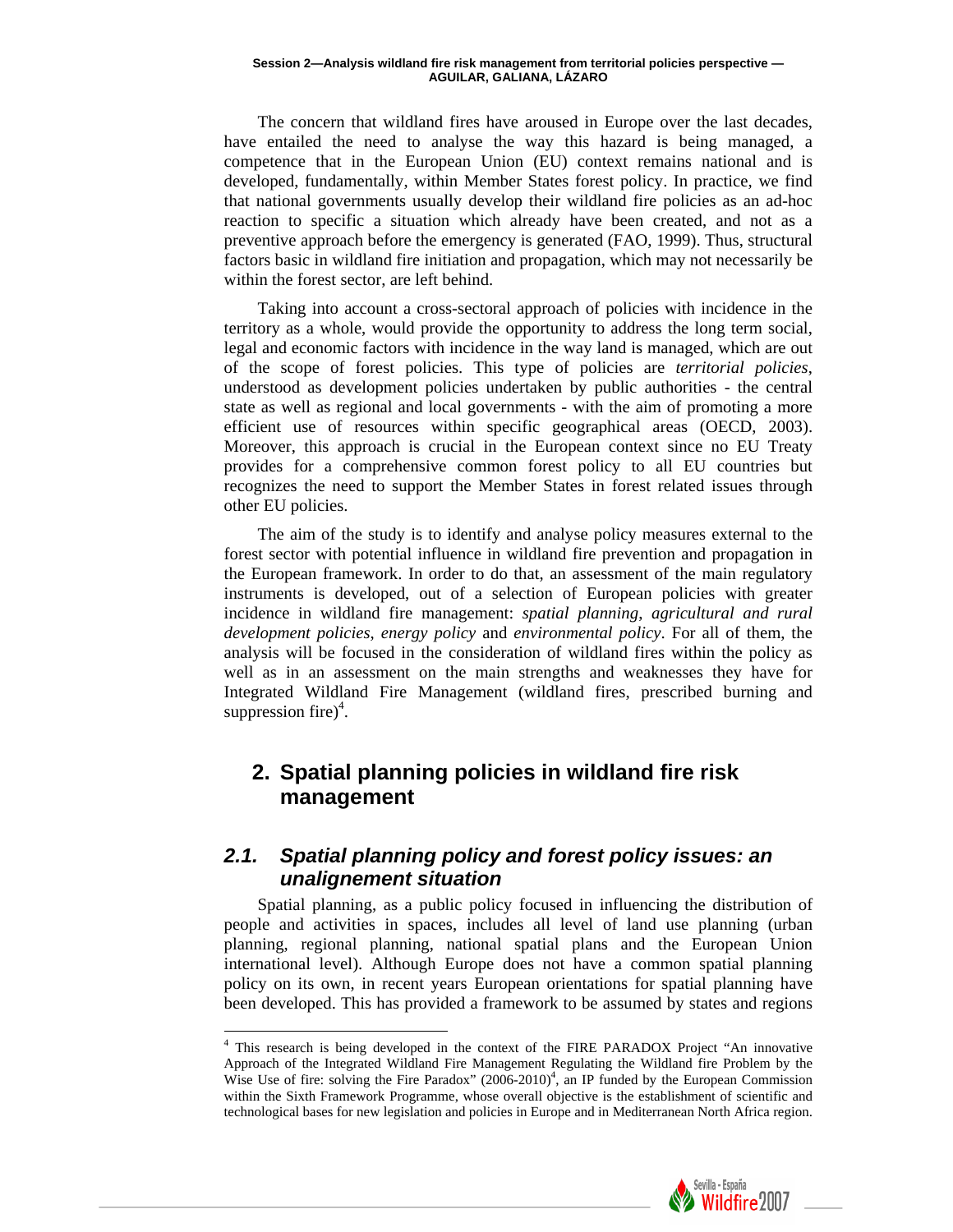in the formulation for their territorial models. These orientations have been specified through the European Spatial Development Perspective (ESDP) of 1999, which is, at the present moment, in its operative development stage.

Forest's plans are nominally integrated in the spatial planning system (Montiel y Galiana, 2005, p. 36). However, the need to connect forest policy, especially intervention on wildland fires, to spatial planning is one of the most common topics among any bibliographic contribution which tries to go into depth in the structural factors affecting wildland fires. This approximation is done usually from the forestry perspective (Gómez, 2004), and particularly in relation with large fires, in which origin converges complex structural causes (mainly related to the crisis and abandonment of the agrarian sector and to the latter natural succession of vegetable masses) (Badia and others, 2002, p. 33) which are not feasible to be approached under an exclusive sectoral optic. These structural causes are basically two of them (Plana, 2004): (i) A settlement model with a sharp trend to dispersion, which dangerously increases ignition risk and (ii) the evolution of forest vegetation towards a growing continuity of masses which favours wildland fire propagation

Unalignment in both policies is a reality and the lack of dialogue and convergence of its objectives and principles, notorious (Montiel and Galiana, 2005). Spatial planning (in particular from land use planning) provides the possibility to take part in the urban's settlement organization, in the one hand, putting under restrictions occupation in risk areas and in the other hand favouring a territorial matrix which difficult propagation. This should be developed in coordination with forest planning; however the absence of a coherent frame between these two policies is one of the matters usually pointed out. From the forest policy approach, the vision for spatial planning and its perspectives for forest planning are contradictory. On the one hand, it is criticised that little attention is given to rural areas in general, and particularly to forest areas, at the expense of urban areas; on the other hand, its capacity of intervention through the main instrument: land use organization, it is very positively considered.

The truth is that spatial planning does not just translate principles coming from forest administrations, but introduces principles for this type of areas, particular and differentiated. In spatial planning instruments, forest areas are highly valued, with growing recognition for the territorial model (Galiana, 2004), which entails a generic conservation approach for various reasons: a) *Exclusively territorial*: forest areas considered as areas which provide an equilibrium to the development model, on the contrary to urban development processes, b) *Functional*: Due to the adequate functioning of the whole system, as productive areas of basic natural resources (water, air, …), recreation possibilities, etc. and c) *Environmental*: which favour valuable ecologic areas.

This entails a *conservational approach* for forest masses through the establishment of protected areas, which, as well as incorporating criteria considered by other types of planning (i.e. environmental, forestry), widens conservation motivations for protection by incorporating criteria more closely related with the functioning of territorial systems. This approach may cause harmful effects, since the prohibition for forest area reduction does not considers fuel measures, which are absolutely necessary from a wildland fire management perspective within a context of rural abandonment and uncontrolled vegetation succession (Badia and others, 2002, p. 30).

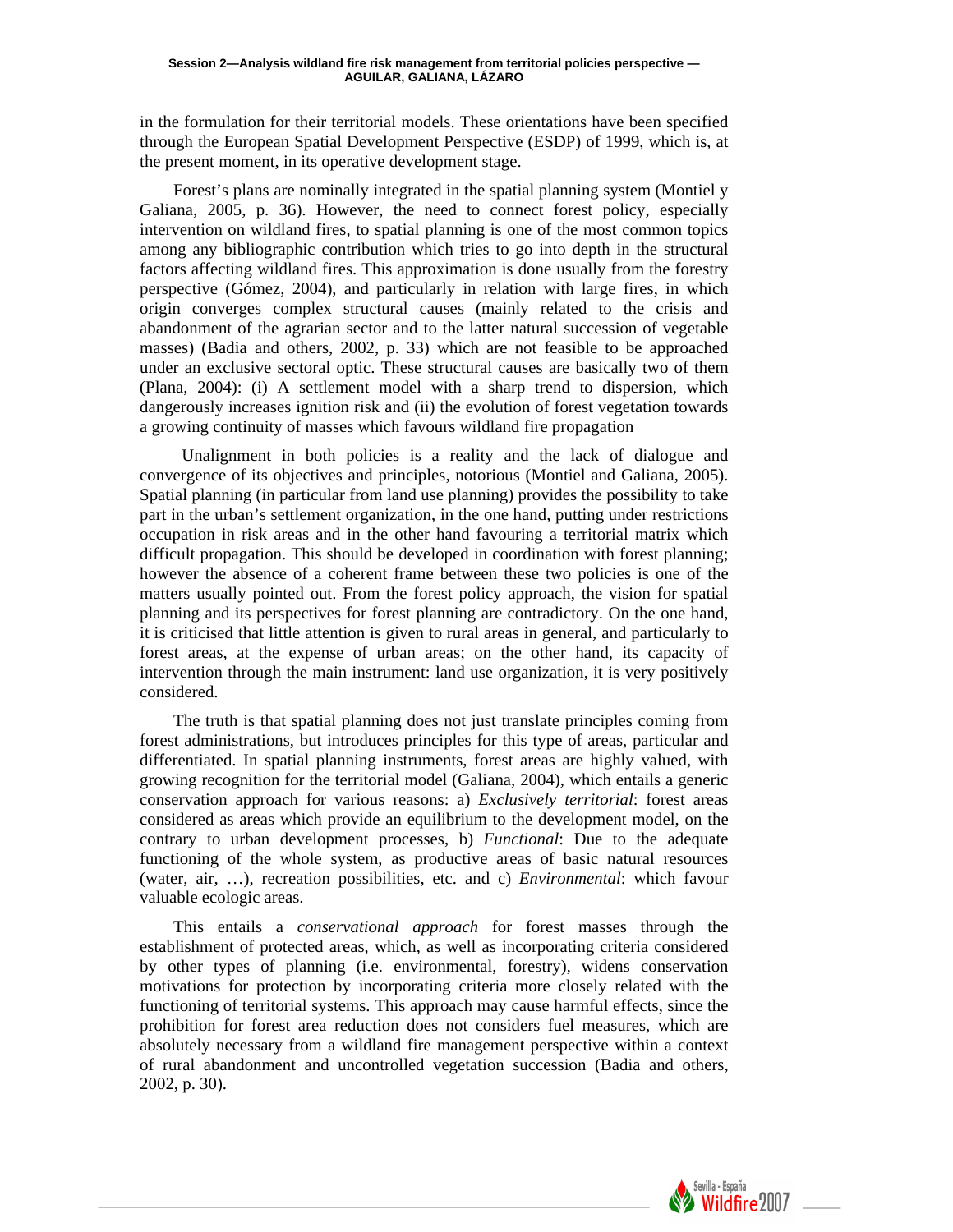Thus, a clearly *regulatory approach* is posed over forest areas, in the sense of the establishment of legislative precautions on its maintenance and patrimonial consideration through *zoning*, which basically entails the restriction for uses and activities depending on the carrying capacity's limit, in relation to resource use and natural hazards. An approach established through land use planning instruments (also recognised by forest planning) which has been put into question by other recent approaches which insist on the need for a more strategic spatial planning approach (Davoudi, 2004). The adoption of a more strategic perspective, aimed at detecting and regulating processes with the most relevant and innovative territorial incidence, regards the *Territorial Plan* as a rationalizing reference for the territorial processes which focus on actions with a potential for transformation in space and time. Within this frame it would be more appropriate the concept social agreements spatial trends rather than carrying capacity.

### *2.2. Strength and weaknesses: the difficult intervention on wildland fire risk management through Spatial Planning*

Performance over wildland fire risk management under spatial planning is framed in the wider approach undertaken by this public policy on natural hazards, thus favouring a more sensible use for the territory within a sustainable territorial model, which incorporates the biophysic matrix and the dynamics knowledge unto the territorial analysis and diagnosis, from a systemic territorial approach (Folch, 2003). Thus, indeed, an inadequate urban or regional planning may aggravate the negative effects of natural hazards (floods, wildland fires), and on the contrary a correct land use organization may minimize the harms (J.R.C./I.E.S., 2005).

There is a generic treatment for land use occupation in relation with natural hazardousness, which usually tends to limit uses and activities in areas affected by this kind of events to minimize harms caused by them. The need to establish limits precisely in this type of areas acquires a growing relevance in spatial planning legislation, a statement more and more common to spatial planning documents. The regulatory capacity for spatial planning instruments allows its incorporation to the protected areas category (either as differentiated lands or as a restrain imposed to other planning categories).

Nonetheless, this regulatory approach does not seem to be effective for wildland fires. Everything seems to point out towards a need for a change in the approach, towards a more *strategic* one, based upon the regulation of more relevant transformation processes under a global perspective (territorial model) and according to the socially acceptable capacity for transformation (i.e. loss of biodiversity, landscape modification, increase in vulnerability). This approach, from the perspective of wildland fires, has as a starting point, the need for the effective incorporation of conservation as an objective for territorial intervention towards a problem of considerable dimensions: the growing increase of large wildland fires. In the different settings for wildland fire risk management, proactive prevention tackles the risk for propagation through fuel management and landscape modification towards less vulnerable and more resilient structures.

Therefore, an analytic and diagnostic frame different from conventional spatial planning ones (zoning and regulatory) is needed, with new approaches in order to overcome the problems in land management (loss of biodiversity, wildland fire risk,

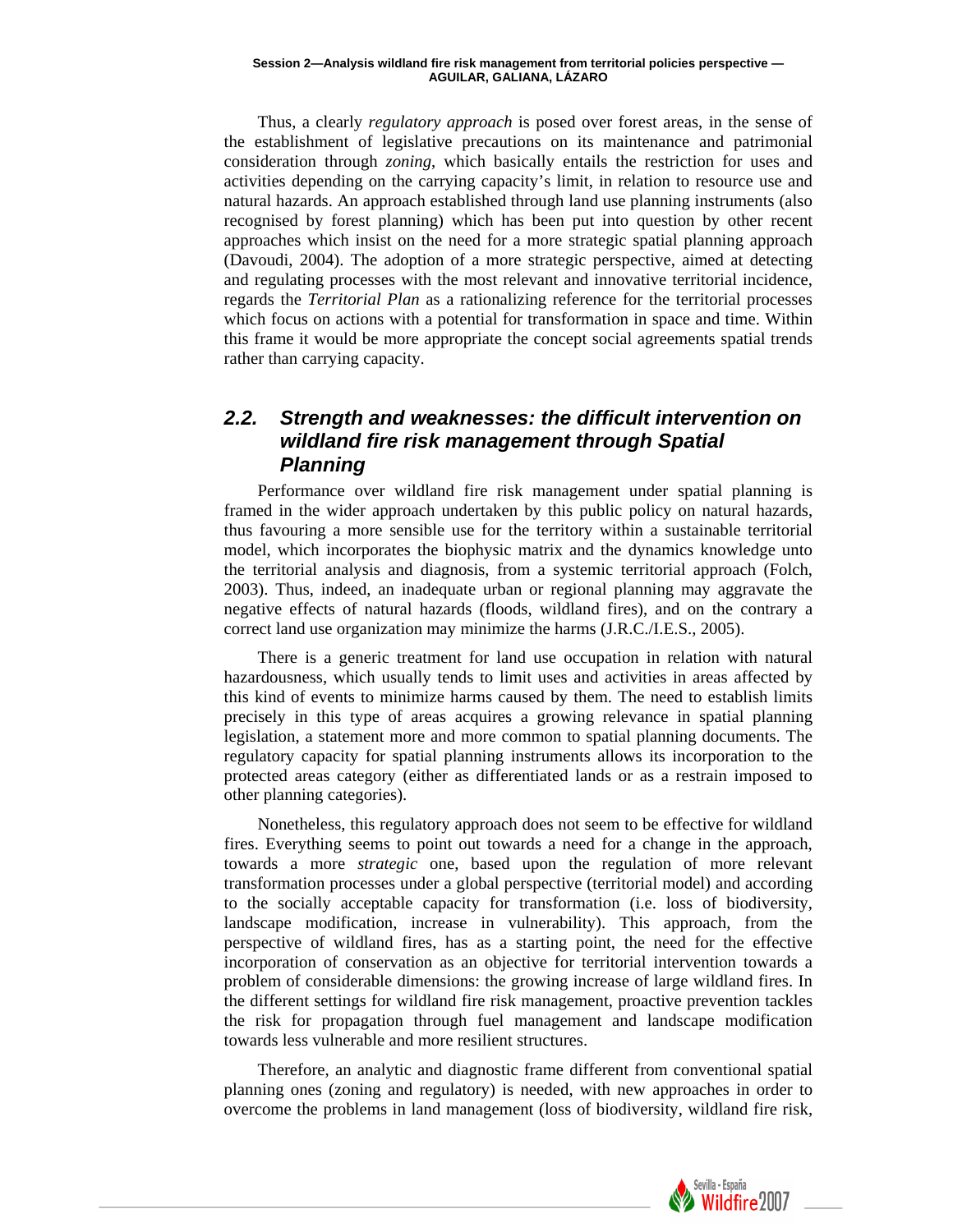etc…) posed from Landscape Ecology principles: patch, pathway, pattern (territory as a system) (Marull and Mallarach, 2002). Identification of territorial functionality and its incorporation to the model, permits the definition of tools to measure the impact of wildland fires, areas sensible to ecologic damage, potential for urban development with less impact...Thus, an essentially dynamic frame for spatial planning would be set opposite to the static one to land use planning. Therefore, the availability of new instruments on modelling and fire prediction behaviour would allow the identification of strategic sites, not only form the extinction perspective (Plana, 2004), but also form the spatial planning.

On the other hand, another path which should be followed is the necessary bond of planning with territorial management through the setting of territorialized objectives as a basis for the subsequent assignment of resources relative to other policies (rural development, in particular)

## **3. Agricultural and rural development policies in wildland fire risk management**

### *3.1. EU Common Agricultural Policy (CAP) and other wildland fire-related issues: An introduction*

From the beginning, agriculture has been one of the major priorities for the UE. The Common Agricultural Policy (CAP) is regarded as one of its main policies areas, if we consider its extent, its share of the EU budget and the controversies it has aroused.

Although having achieved successfully the objectives for what it had been initially created and more than forty years after its conception, the CAP has undergone through various reforms aimed at suppressing the collateral effects of previous versions, adapting to global changes occurred in the international scene and towards incorporating new elements of growing importance in the political agenda such as the environment, sustainability and rural development. In particular, the growing importance of rural development measures within the CAP corresponds to a reality where according to the European Commission (1997) approximately 80% of the territory of the European Union can be called 'rural', where due to major transformations in last decades agriculture is no longer the obvious pillar of the countryside (Elands and others, 2001). Thus, the future of the agrarian sector is closely related with the sustainable development of rural areas.

Measures with potential effects in forestry, and thus in wildland fires, are mainly included amongst actions in the "second pillar" of the CAP, which comprise all those measures aimed at supporting broader rural development and environmental objectives to constitute the EU rural development policy. From the policy point of view, forestry is increasingly recognised as one of the activities to be considered in such development (Slee, B and Wiersum, K., 2001).

The growing importance of the role that forests play in the rural development has been reflected in the evolution of the rural development policy: forestry measures undertaken by CAP have evolved from mainly afforestation measures<sup>[5](#page-4-0)</sup>, to the



<span id="page-4-0"></span><sup>&</sup>lt;sup>5</sup> Council Regulation (EEC) nº 2082/92 Reformulation of a system of aids for afforestation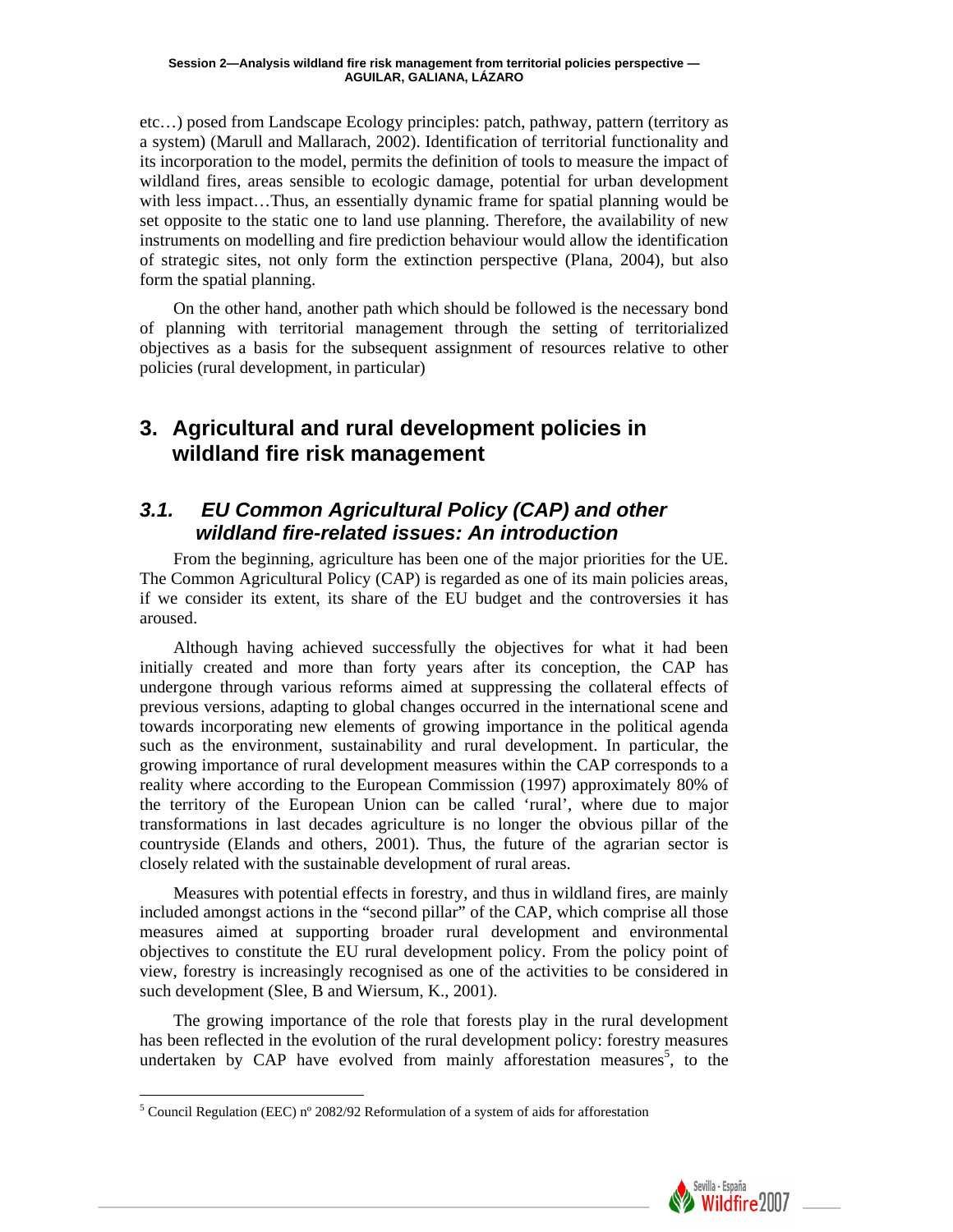constitution of a specific group of measures on forestry covered by the Rural Development Regulations<sup>[6](#page-5-0)</sup>. Thus, objectives have widened to sustainable forest management and development of forestry, maintenance and improvement of forest resources and extension of woodland areas. This fact has enabled to introduce new measures in addition to afforestation considering the multifunctional role of forestry and support for forest protection values. The present Rural Development Regulation for the programming period 2007-2013 includes a set of measures targeting the sustainable use of forestry land trough: first afforestation of agricultural and nonagricultural lands, first establishment of agroforestry systems, restoring forest potential and introduction of prevention actions, Natura 2000 and forest-environment payments, and support for non productive investments.

Regarding forest protection, the Rural Development Regulation makes explicit mention to forest fires regarding the funding of prevention measures as well as restoration activities in forests damaged by natural disasters and for the maintenance of fire breaks through agricultural measures. Moreover, all measures proposed upon forestry in medium or high forest fire risk areas within the framework of the Community action on protection against fire, must conform to the forest protection plans established by the member states for these areas<sup>7</sup>.

### *3.2. Strengths and weaknesses: promoting a living in rural areas to prevent forest from wildland fires*

As forests acquire an increasing role in the development of local communities in forest areas, Agricultural and Rural Development Policies have greater potential to influence structural causes affecting wildland fire initiation and propagation.

Some of these measures are in close relation with forest protection and wildland fire prevention. Thus, the Rural Development Regulation constitute, together with Forest Focus, the two main instruments for the support of prevention and restoration activities to be carried out by the Member States, co-financed by the recently created European Agricultural Fund for Rural development (EARFD) for the present programming period 2007-2013.

However the potential of rural development policies in solving the wildland fire problem is most important in those measures aimed at guaranteeing the maintenance of viable local communities in both the social and economic sense. Rural Development Regulation pursues this aim not only by improving the competitiveness of the traditional rural sectors (agriculture and forestry) but also by promoting the diversification of the rural economies (i.e. tourism and micro-enterprises) and improving the quality of life in these areas. In this context, the promotion of the multifunctional role of forest contributes to the development of rural communities depending on forest areas and in the long term constitutes a guarantee for forest conservation, especially in the European context where forest ecosystems are subject of growing anthropogenic pressure.



<span id="page-5-0"></span><sup>&</sup>lt;sup>6</sup> Council Regulation (EEC) n<sup>o</sup> 1257/99 of 17 May 1999 on support for rural development from the European Agriculture Guidance and Guarantee Fund (EAGGF) and amending and repealing certain regulations. Council Regulation (EEC) nº 1698/2005 of 20 September 2005 on support for rural development by the European Agricultural Fund for Rural Development (EAFRD)

<span id="page-5-1"></span>Council Regulation (EEC) nº 1783/2003 amending regulation (EC) No 1257/1999 on support for rural development from the European agricultural Guidance and Guarantee Fund (EAGGF)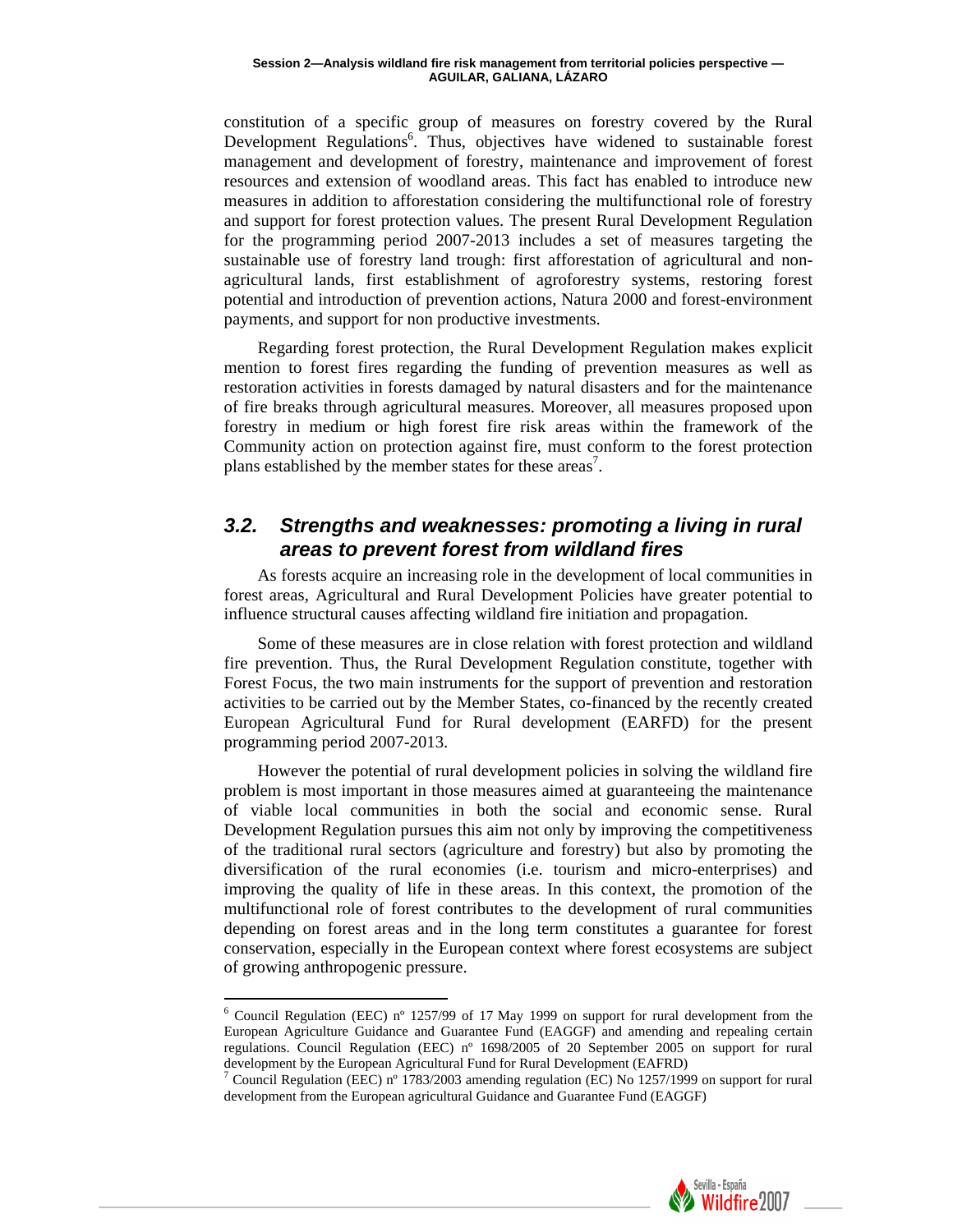From this perspective forests are valued for their potential to contribute to the local economy through (non-)wood production and manufacturing and provision of attractive recreation and tourism facilities, to create an attractive environment for living and working, to maintain biodiversity and protect natural resources, and to preserve and enhance characteristic rural landscapes and related cultural heritage (Elands et al, 2004). This is especially relevant in areas with conflict in clandestine burnings, such as in the Mediterranean areas where fire remains an important tool in rural activities as a mean for making wildlands profitable and constitute the main cause for the initiation of wildland fires. Thus, if the only uses out of wildlands are to be pastures and open spaces where to grow crops, the result is that rural burnings are a practice impossible to end with, being used regardless of the consequences that they can entail (Vélez in Vega y Vélez, 2000).

Moreover, the maintenance of rural activities in forested areas such as use of forest fuel, establishment of agro-forestry systems or the harvesting of non-wood forest products such as mushrooms or hunting activities, favours discontinuities in forest vegetation, which in the long term sets up the best defence against increasingly frequent large fires events.

However, although Rural Development Regulations establish the need to assure compliance of all co-funded forestry measures developed in high or medium forest fire risk areas with forest protection plans established by Member states, in practice we find measures which on the contrary may worsen the wildland fire problem. The excessive use of afforestation<sup>8</sup> may have a harmful effect for wildland fires occurrence since it increases the continuity of vegetation fuels and thus, the potential for more devastating fires. The use of fast growing species, such as pine or eucalyptus, contributes as well to increase fire hazard. Moreover, the need to assure compliance with forest fire dynamics should be considered for other measures undertaken by CAP which may indirectly affect forest areas such as the effect of decoupling payments from production, which although beneficial for the extensification of less land use may also induce disappearance of livestock and thus the threat of land abandonment and a decrease in the area of extensive pasture (Zdanowic et al, 2005).

## **4. Energy policies in wildland fire risk management**

### *4.1. Energy policy and wildland fire-related issues: An introduction*

Energy policy, unlike environmental policy, is not an EU legally-binding policy on the whole. Energy-related decisions have been considered as affecting member states' crucial interests and are therefore still subject to unanimous rule in the European Council. Unanimity facilitates the exercise of veto power by individual states and slows down the progress towards a European energy policy. As a consequence, and in contrast with a growing number of policy decisions that have gradually come to be taken in accordance with the majority rule, energy policy has been Europeanized only to a very limited extent.

<span id="page-6-0"></span>In spite of that, the EU clearly acknowledges the relevance of energy issues, as it is exemplified both in its international leading role regarding the promotion of the

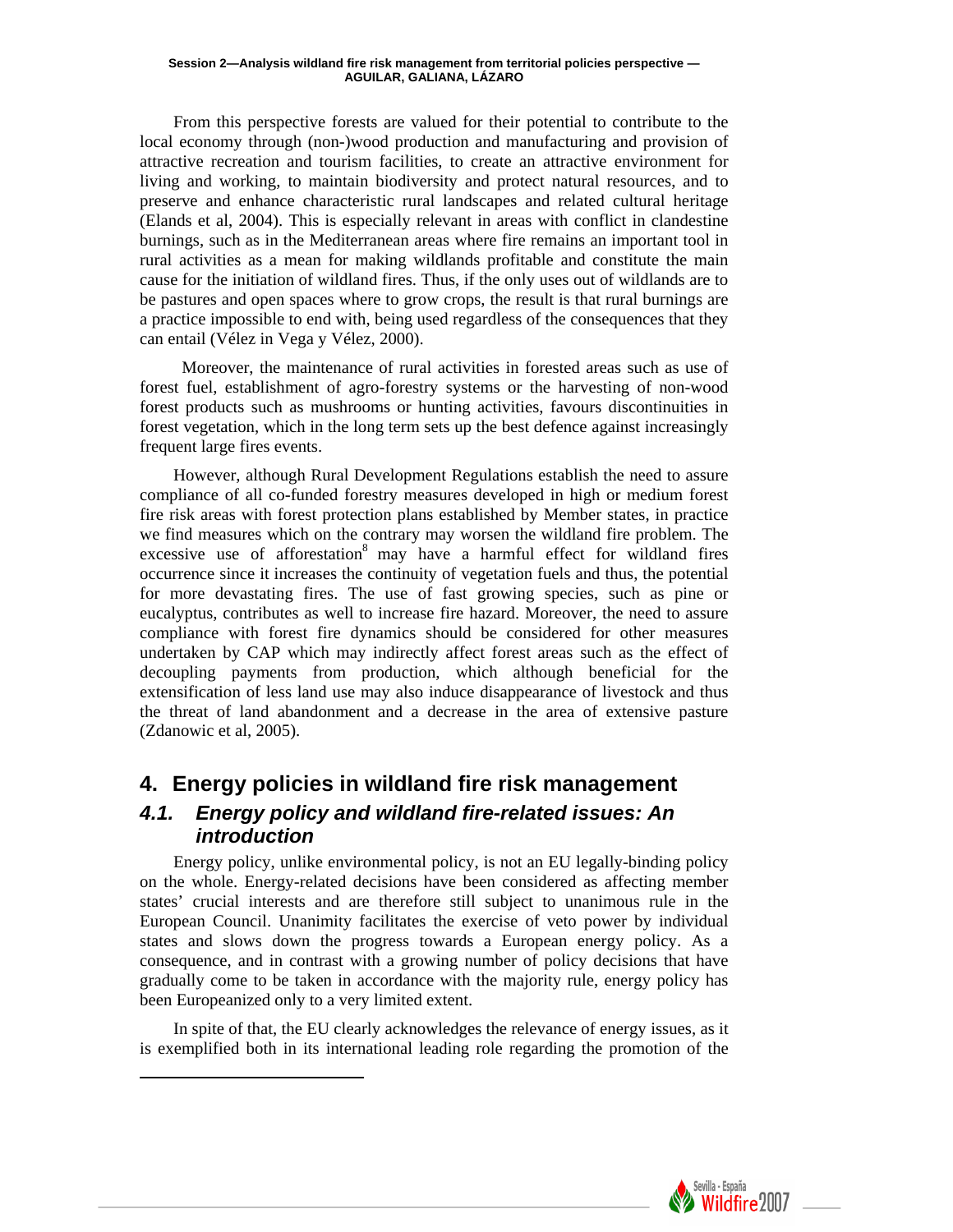Kyoto Protocol and in its support of renewable energies (RE) at the European level. As far as Kyoto is concerned, the EU has set quantifiable targets in terms of emission reduction for its different member states and an explicit reference to the protection and enhancement of sinks and reservoirs of greenland for the promotion of sustainable forest management practices, afforestation and reforestation has been made. Regarding renewables a proof of its importance is the EU's recent commitment to increase its presence in the European energy market up to 20% by the year 2010<sup>9</sup>[.](#page-7-0) Further, the two areas are strongly intertwined: for example, the reduction of CO2 –as one of the six gases affecting climate change covered by the Protocol- is clearly linked with the fostering of sustainable energies.

The recurrence of wildland fires, being aggravated by global warming and subsequently compounding the greenhouse effect itself, should obviously be targeted as an objective of EU energy decisions. In this respect, the Kyoto protocol, as mentioned before, not only envisages tradable emission permits but also promotes forests as sink recipients of CO2. More indirectly related to the fires issue is the attempt to improve energy efficiency (an increase of 18% by 2010 as compared to 1995 is contemplated) and to secure energy supply. Since the EU is severely dependent upon energy imports<sup>10</sup>, the promotion of endogenous sustainable sources, such as biomass (following the Danish and Finnish successful examples), has been envisaged.

Leaving aside Kyoto and RE, most energy-related decisions have been basically taken in connection with other adjacent policies (e.g. foreign affairs, internal market – i.e. fair market opportunities for renewables-, and of course environmental protection –i.e. the last Environmental Action Programme has emphasised climate change as an outstanding challenge).

### *4.2. Strenghts and weaknesses: the abscence of a legally binding programme or the reliance on voluntary mechanisms*

The 1997 Kyoto Protocol on Climate Change entered into force in the EU as late as the 16 February 2005 and the necessary time span to assess its impact is consequently missing. Further, the subsidiarity principle, that has entailed a bigger role for member states (or its constituent units, be they regional or local governments) vs the EU Commission, alongside the sustainable development (SD) European programme, that allows for many different -and sometimes contradictory- ways to attain sustainability, compound the problems surrounding the assessment of the influence of EU energy policy on wildland fires. Both factors, subsidiarity and SD, might aggravate the very unequal performance of the different member states as far as Kyoto is concerned. Following the "principle of differentiated responsibilities", that have guided the attribution of diverse emission quotas to the different countries, some member states, such as Spain, are lagging well behind their assigned CO2 reduction duties, whereas others like France and the United Kingdom are clearly

<span id="page-7-1"></span><sup>10</sup> At present, the EU depends on imports to meet 50% of its energy needs. This percentage is expected to increase up to 70% in 2030 with a growing reliance on oil and gas.



<span id="page-7-0"></span><sup>9</sup> This commitment has superseded the COM (97) 599 Energy for the future: renewable energy sources - White Paper laying down a Community strategy and action plan This paper provided a strategy for renewables, its main objective being to double the proportion of RE in the EU's gross domestic energy consumption from 6% in 1997 to 12% in 2010.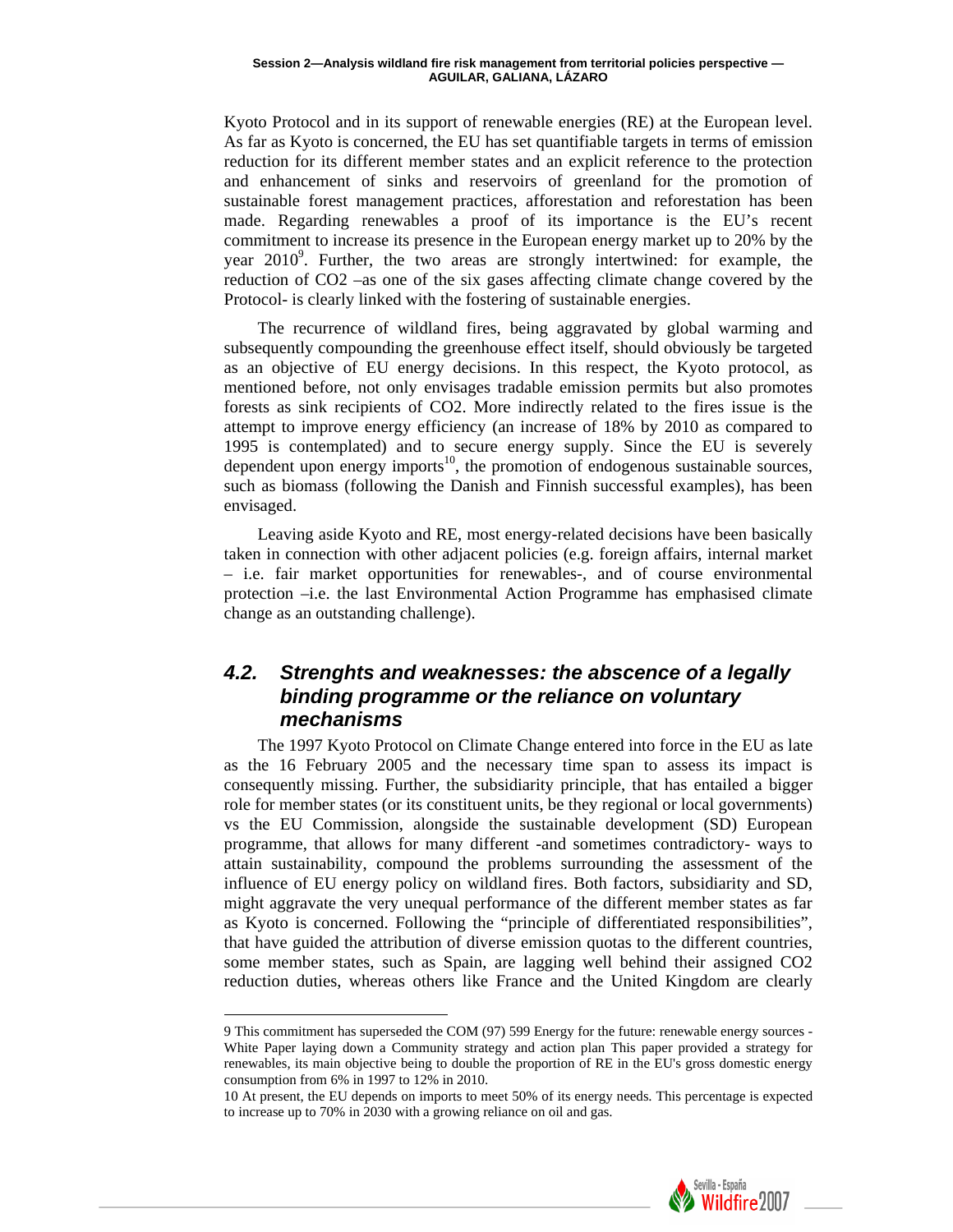outperforming the rest. The absence of EU enforcement powers to reduce the gap between "law-abiders" and "law-breachers" is in this respect striking. Further, as the case of the Kyoto Protocol clearly exemplifies, energy agreements signed by the EU in the international arena have not been conducive to strict Community monitoring of the member states' performance in curbing CO2 emissions, let alone to their punishment when they clearly deviate from the targets they have been assigned. This agreement revolves mainly around cooperative (with the other contracting parties) and voluntary (exchanges of experience or information) mechanisms while it also mentions the need to coordinate national policies to tackle work more effectively. To sum up, despite the UE's clear commitment to the success of Kyoto regionally (it has set out to reduce global CO2 by 8% between 2008-2012 as compared to 1990) and internationally (it has exerted pressure upon non-signatory countries), the Community has not yet announced how it will penalize those member states that do not comply with CO2 targets and is basically supporting voluntary strategies to the detriment of more forceful ones. Lack of sanctions and voluntarism might aggravate poor performance of an international treaty that contains important potential for tackling fire forests.

As regards RE, although certain sectors and specific countries have clearly deviated from a rather uninspiring norm, little progress can be detected between 1997 and 2000. The problem lies again in the overall absence of clear mandates and compulsory goals, as most EU decisions in this field adopt the shape of communications (or strategies and white papers). The case of biomass clearly exemplifies this point: in an area that is considered crucial for energy supply and CO2 reductions, the Commission has merely confined itself to supporting voluntary measures. A Communication has established that "it is necessary to disseminate knowledge and information more widely within the European Union and to launch promotion campaigns stressing the energy, environmental and economic aspects of this technology". Further, lack of policy coordination and insufficient funding is impairing the process leading to biomass production while support for forestry biomass is still insufficient in half of the European countries (Directive 2001/77/EC). This situation is discouraging since biomass could provide a solution for the overgrowth of forests masses, thus reducing the risk for wildland fire initiation and propagation. At last but not the least, forests act as natural sinks for air pollutants and contribute enormously to reduce global warming.

Not every aspect concerning renewables is of course left to the member states' free judgement. A number of directives, establishing binding goals and discretional means for their attainment, have also been approved, as the case of Directive 2003/30/EC on the promotion of the use of biofuels or other renewable fuels for transport shows. This legal instrument sets a minimum percentage of biofuels to replace diesel or petrol for transport purposes in each member state: the minimum share of biofuels sold on their markets should be 2% by 31 December 2005 at the latest, and 5.75% by December 2010. As previous experience has shown, implementation deficit is likely to affect the enforcement of this and other energyrelated directives.

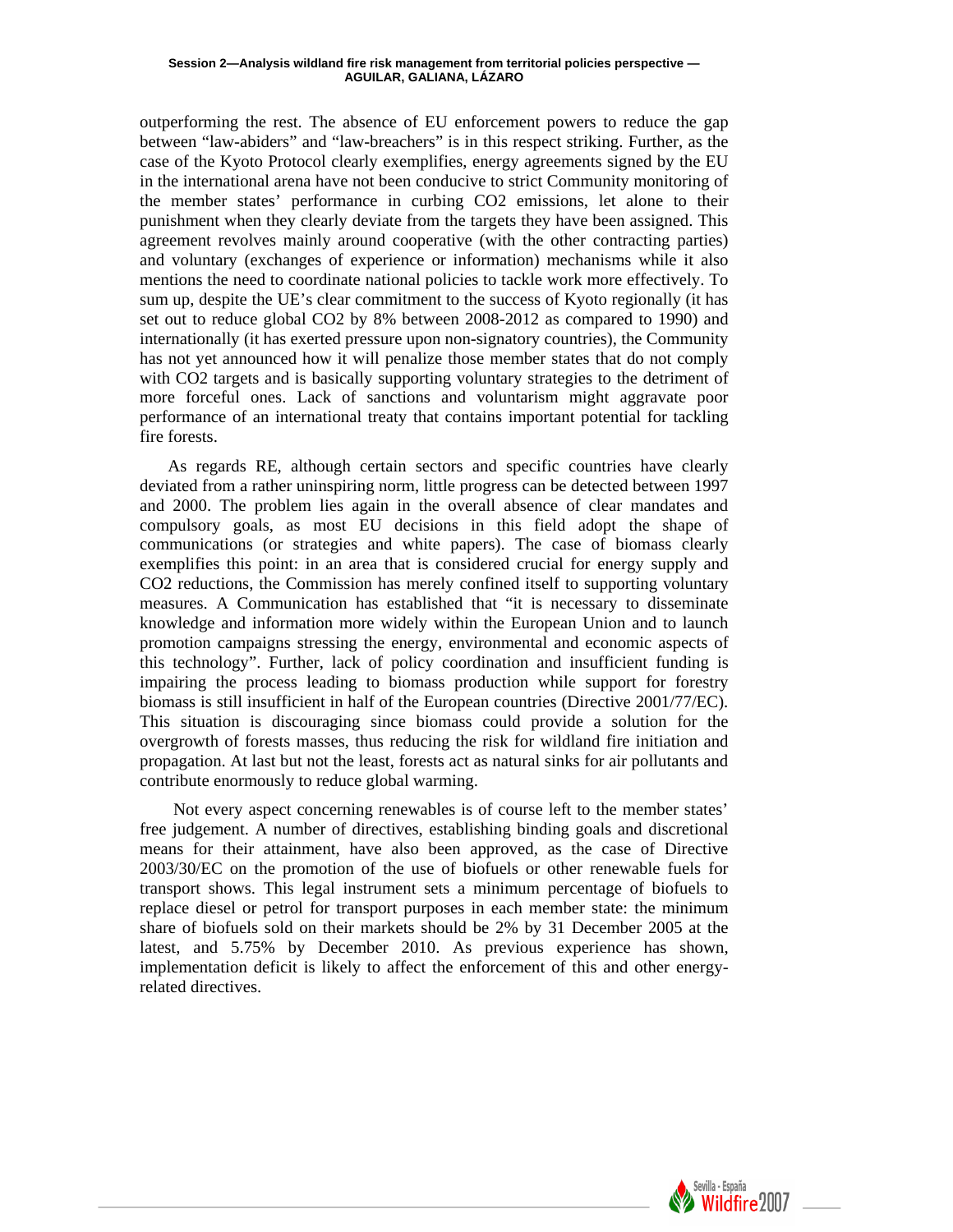## **5. Environmental policies in wildland fire risk management**

### *5.1. Environment policy and wildland fire-related issues: An introduction*

Since its inception at the end of the 60s-early 70s, environmental policy in the EU has been gradually moving towards sustainability. As a matter of fact, the last two Environmental Action Programmes (EAP) have incorporated sustainability into their titles and made this concept a very prominent one. During this process, environmental protection achieved formal recognition (in the 1986 Single European Act) and increased its "assertiveness", as shown by the fact that subsequent EAP ceased to consider the environment as something that should be regulated because of its spill-overs on the internal market but rather because it was an important asset in itself. Connected with growing assertiveness was the enlargement of environmental powers assumed by the Commission.

Yet, the initial environmental legislative impetus of the Commission started to be subject to criticism since the mid 80s as a result of the increasing popularity of the subsidiarity principle, advocated by countries that either wanted to pursue their own stringent environmental policies without having to accomodate environmental laggards (such as Denmark), or were willing to reject the "illegitimate interference" of the European agency in certain fields such as bird protection (as the case of Great Britain under the Thatcher government shows). As a consequence of this, less directives have been passed recently while proposals for new frame directives (eg. the 2000 water framework directive, 60/2000) have been made. This will entail that the directive, as the main legal instrument in environmental policy hitherto, will lose its initial specific focus and become more lax and vague as a policy tool. A new approach on better implementation, rather than simple legislative elaboration, as well as a new consensus on the need to combine command-and-control instruments with market-based, voluntary and self-regulatory and educational measures, are at the base of this new policy paradigm<sup>11</sup>. Another element of the "new" EU environmental policy is related to "conditionality": the distribution of funds -LIFE, cohesion fund, structural funds- will increasingly come to depend on the fulfillment of environmental objectives. The Cardiff Process has also entailed that environmental concerns be incorporated into all other policy areas by means of the application of the environmental integration principle; that is, environmental policy will gradually be less of a traditional sectoral policy but rather an objective incorporated into all environmentally-related policies. Finally, the role of the EU as a signatory party to international environmental agreements is on the rise.

Of all the areas that environmental policies might embrace, those that could impinge more directly upon forest fires are: water policies that link the quality of the resource with the preservation of a minimum flow in the basin unit; air policies that combat climate change by means of forestation schemes that might contribute to decrease CO2 emissions through the promotion of the sink effect; urban waste policies that aim to eliminate illegal dump sites in semi urban/rural populations; and



<span id="page-9-0"></span><sup>&</sup>lt;sup>11</sup> Alongside hard harmonization (legislation), diffusion and emulation (i.e. networking, best practice exchange -the cases of IMPEL or European Network for the Implementation and Enforcement of Environmental Law, The Community Framework for Cooperation to Promote Sustainable Urban Development-), know-how transfer and better governance are being increasingly promoted.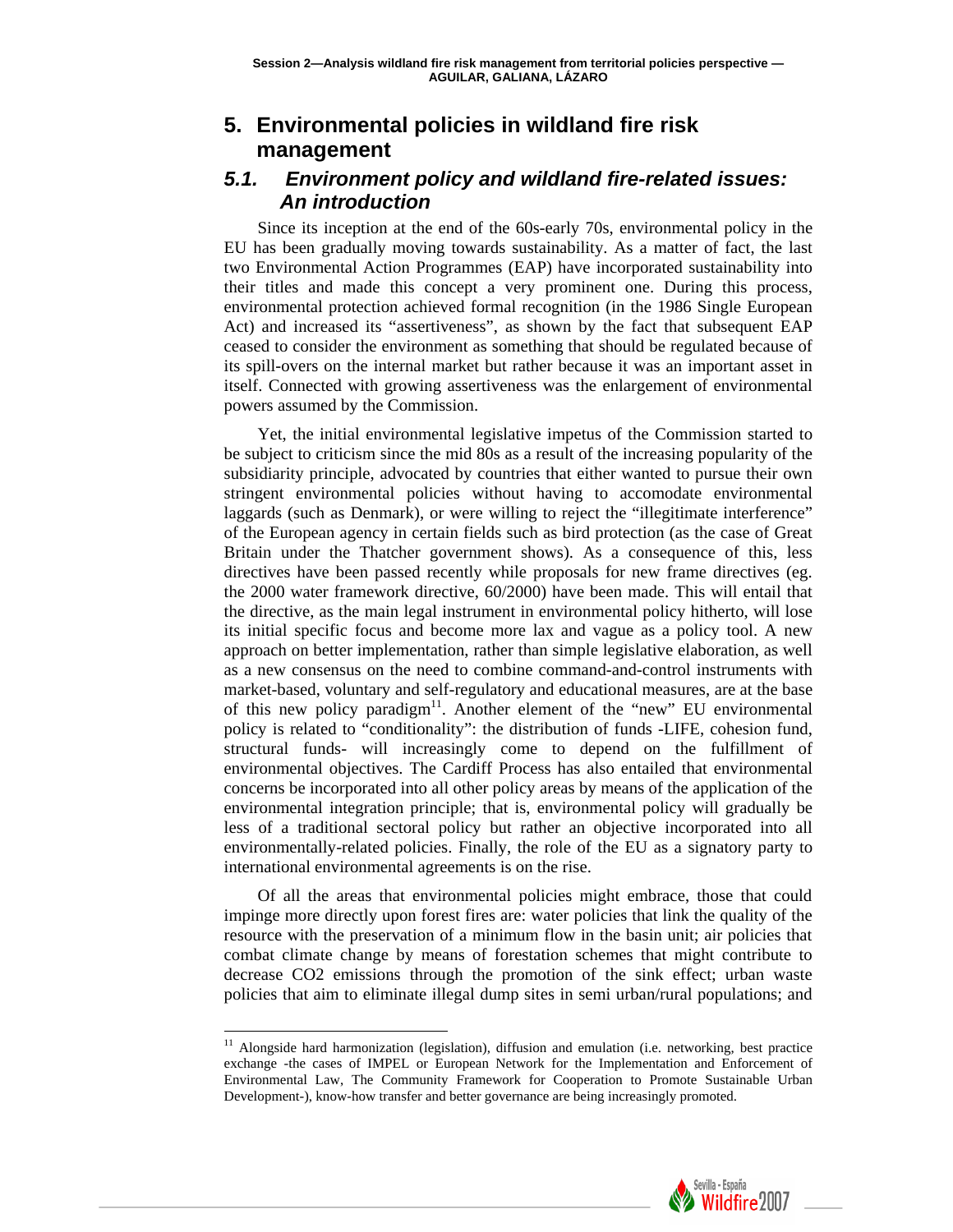conservation and biodiversity policies that focus on the fight against desertification and the promotion of sustainable development schemes in forest and semi-rural areas. Leaving aside the explicit reference to fires provided by a number of regulations<sup>12</sup>, most environmental norms do not address this problem explicitly.

### *5.2. Strenght and weakneses: a long legally-binding programme suffering from serious implementation deficit and a new trend towards "voluntarism"*

Unlike the energy policy, environmental protection is mainly based on directives, this entailing that environmental objectives enjoy a legally-binding force. However, implementation deficit, as well as lack of enforcement powers on the part of the EU, have been traditionally identified as the main explanatory factors of slow progress in this area.

As the habitat directive 92/43, establishing the European network of protected areas Natura 2000 (as well as the previous birds directive 79/409) shows, when it comes to defining, adjusting and implementing those legal instruments the crucial actors are the member states. That is, responsibility for the designation of areas to be preserved as well as for the choice of areas where birds should be protected, fall under the remit of national or regional authorities. The lists containing these sites that are sent to Brussels reflect not only the particular biases of contingent party politics but also the zeal of the different bureaucracies, not to mention radically different administrative capacities as well as diverse well-entrenched traditions of cooperative/non-cooperative links between interest groups and public actors. An important mechanism to overcome potentially divergent outcomes is the possibility, opened to private citizens and environmental groups by the Commission, to sue the country for breaching or misinterpreting EU conservation law. This mechanism is nonetheless severely curtailed by the legal complexities surrounding the opening of judicial cases against EU member states, this being one of the reasons why the previous Environmental Commissioner, Wällstrom, announced the "name, shame and fame" strategy to draw attention upon those countries systematically breaching environmental law.

If implementation deficit is concomitant of legally-binding instruments, what might not happen to instruments that lack this legal force (for example, the Commission proposal concerning a biodiversity action plan for the conservation of natural resources through the use of specific silvicultural techniques to better mimic natural processes, or the VI EAP that, covering the period 2002-2012, has identified nature and biodiversity as one of its four priority areas).

Another important element in current environmental policy is the growing reliance on what might be termed as "voluntarism", as exemplified in informationexchange mechanisms, best-practice transfer, private networking and the like. A clear example in this respect is the call to set up a network for the exchange of prevention practices and tools in relation to natural accidents and disasters that the heading Nature and Biodiversity (VI EAP) contains. Important as they might be, these



<span id="page-10-0"></span><sup>&</sup>lt;sup>12</sup> i.e: EC N° 2278/1999 laying down certain detailed rules for the application of Council Regulation (EEC) Nº 3528/86 on the protection of the Community's forests against atmospheric pollution, and EC  $N^{\circ}$  1727/1999 laying down certain detailed rules for the application of Council Regulation (EEC)  $N^{\circ}$ 2158/92 on protection of the Community's forests against fire)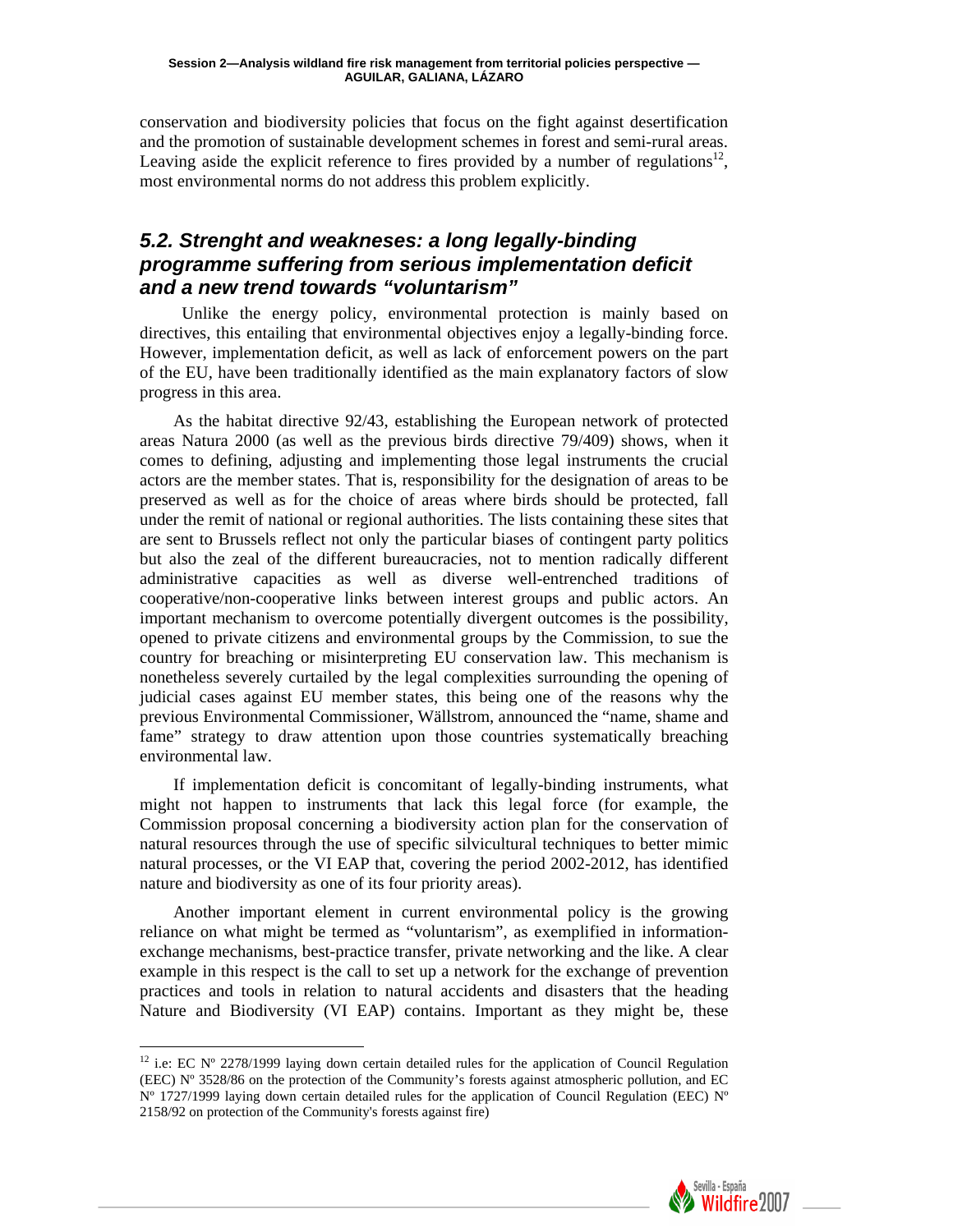mechanisms reflect the new self-regulatory mood that has swept across the EU, pushing more traditional and forceful instruments to a peripheral position. Besides, the usefulness of these mechanisms is likely to be strongly impaired by the absence of standard reports or by a non-existent tradition of adjustment to universal, clear-cut criteria subscribed to by different member states against which comparative assessments can be made.

To sum up, the dilution of the EU environmental policy into the SD programme might prove negative for fire-management proposals since new possibilities for divergent national plans and outcomes open up now. The gradual loss of impetus of the Europeanization process might equally impair the attainment of harmonized and coherent measures that tackle the fire problem at the EU level. Although the subsidiarity principle contains an important element of truth when advocating that certain environmental problems (such as wild fires) are best dealt with at the local or regional level, lack of involvement of the EU might result both in unequal and unsatisfactory outcomes and the emergence of obstacles in terms of lesson-drawing experiences.

## **6. Conclusions**

Wildland fires have become one of the major threats for European forests, especially in southern Europe, a growing problem whose solution cannot be tackled from sectoral (forest and civil protection) policies dealing with this natural hazard. On the contrary, the complex structural factors concerning wildland fires entail the need for a cross-sectoral approach incorporating those policies with effects on the territory.

The Territorial policies here examined show a great potential when it comes to solving some of the structural causes affecting wildland fire initiation and propagation which cannot be envisaged in conventional approaches. Direct action upon the way land is managed and the analysis of social, ecological and economic conditions which contribute to set the wildfire risk are some of the examples of this potential. Coordination needed to achieve a cross-sectoral approach is however hindered by the different nature of territorial policies. In order to overcome these difficulties, the territory should be placed in the centre of the sustainability debate, this entailing making some headway towards territorial governance and policy coordination.

In general, territorial policies are far from strictly considering fire-related objectives. In those cases where these objectives are contemplated, a vague approach seems to be the norm; wildland fires are frequently included among natural hazards in general. Moreover, the neglect of wildland fire objectives in these policies may set the conditions for more devastating fires.

Further, European policies that impinge most directly upon fire management (i.e. forest-related policies) are not part of the *acquis communautaire* and lack therefore a compulsory nature. That is, forest plans will have to be drawn up by member states (e.g. Reg 2152/03) under the subsidiarity principle, thus allowing for heterogeneous results in terms of quality elaboration, comprehensiveness, targets specification and deadlines. In this respect, the absence of specific EU wildland fire management legislation plus the little Europeanization affecting those policies that most directly impinge upon wildfires, leads us to conclude that a concerned effort on